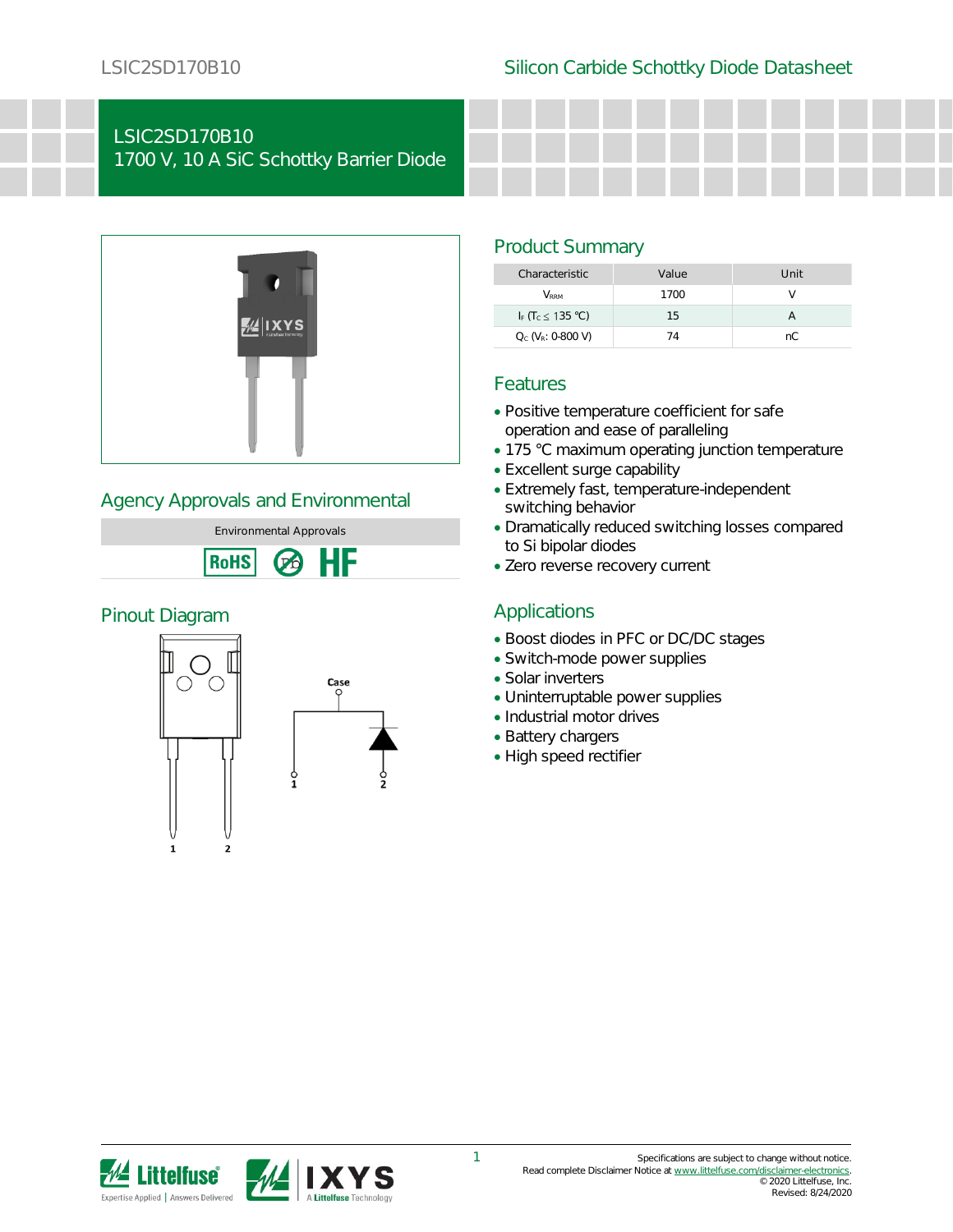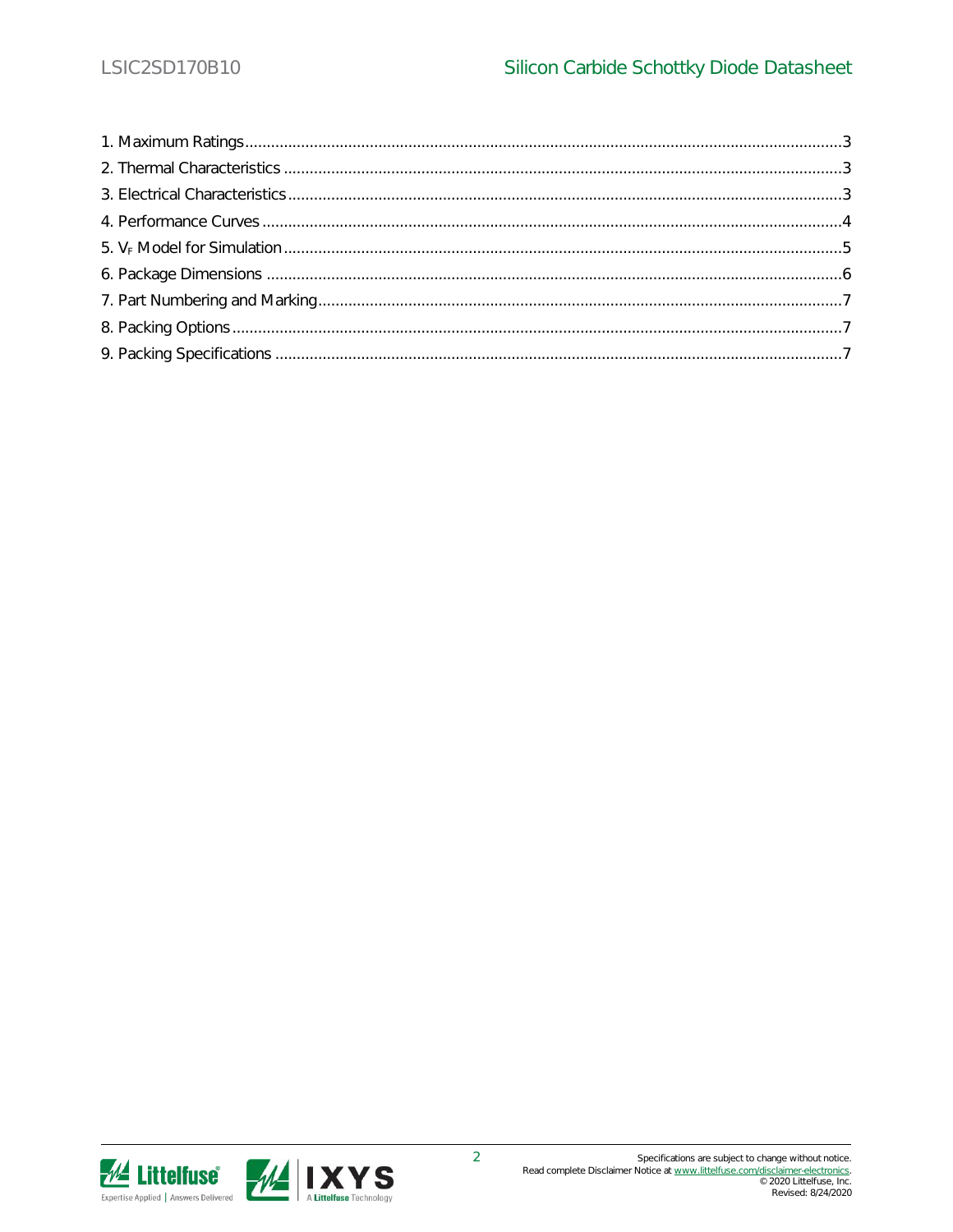### 1. Maximum Ratings

| Characteristic                       | Symbol                  | Conditions                                     | Value      | Unit           |  |
|--------------------------------------|-------------------------|------------------------------------------------|------------|----------------|--|
| Repetitive Peak Reverse Voltage      | <b>V</b> <sub>RRM</sub> | $\sim$                                         | 1700       | $\vee$         |  |
| DC Blocking Voltage                  | $V_{R}$                 |                                                | 1700       | V              |  |
|                                      |                         | $T_c = 25 °C$                                  | 31         |                |  |
| Continuous Forward Current           | ΙF                      | $T_c = 135 °C$                                 | 15         | Α              |  |
|                                      |                         | $T_c = 155 °C$                                 | 10         |                |  |
| Non-repetitive Forward Surge Current | <b>I</b> <sub>ESM</sub> | $T_c = 25 °C$ , $t_p = 10$ ms, Half sine pulse | 72         | $\overline{A}$ |  |
| $ ^{2}$ t                            | $\int$ $I^2$ dt         | $T_c = 25 °C$ , $t_p = 10$ ms, Half sine pulse | 26         | $A^2S$         |  |
|                                      |                         | $T_c = 25 °C$                                  | 176        | W              |  |
| Power Dissipation                    | $P_{Tot}$               | $T_c = 110 °C$                                 | 76         |                |  |
| Operating Junction Temperature       | T <sub>1</sub>          | $\sim$                                         | -55 to 175 | $^{\circ}C$    |  |
| Storage Temperature                  | T <sub>STG</sub>        |                                                | -55 to 150 | $^{\circ}$ C   |  |
| Mounting Torque                      | $M_{D}$                 | M3 or 6-32 screw                               | 0.6        | Nm             |  |

### 2. Thermal Characteristics

| √haracteristic          | vmbol      | alue | Unit |
|-------------------------|------------|------|------|
| Thermal Resistance<br>. | KthJC, max | 0.85 | °C/W |

## 3. Electrical Characteristics

| Characteristic                 | Symbol                    | Conditions                              | Value      |       |                          | Unit   |
|--------------------------------|---------------------------|-----------------------------------------|------------|-------|--------------------------|--------|
|                                |                           |                                         | <b>Min</b> | Typ   | Max                      |        |
| Forward Voltage                | $V_F$                     | $I_F = 10 A$ , T <sub>c</sub> = 25 °C   | ÷.         | 1.5   | 1.8                      | $\vee$ |
|                                |                           | $I_F = 10 A$ , $T_C = 175 °C$           | ÷.         | 2.2   | $\sim$                   |        |
| Reverse Current                | $\mathsf{I}_{\mathsf{R}}$ | $V_R = 1700$ V, $T_c = 25$ °C           |            | $<$ 1 | 100                      | μA     |
|                                |                           | $V_R = 1700$ V, T <sub>c</sub> = 175 °C | $\sim$     | 20    | $\sim$                   |        |
| <b>Total Capacitance</b>       | $\mathsf{C}$              | $V_R = 1 V$ . $f = 1 MHz$               | $\sim$     | 757   | $\overline{\phantom{a}}$ |        |
|                                |                           | $V_R = 400$ V, $f = 1$ MHz              | ÷.         | 71    | $\sim$                   | рF     |
|                                |                           | $V_R$ = 800 V, f = 1 MHz                | ÷.         | 52    | $\sim$                   |        |
| <b>Total Capacitive Charge</b> | Q <sub>c</sub>            | $V_R = 800$ V, $Q_C = \int Q(V) dV$     | $\sim$     | 74    | ٠                        | nC     |
| Capacitive Stored Energy       | E <sub>c</sub>            | $V_R = 800 V$                           | ÷.         | 17    | $\sim$                   | μJ     |

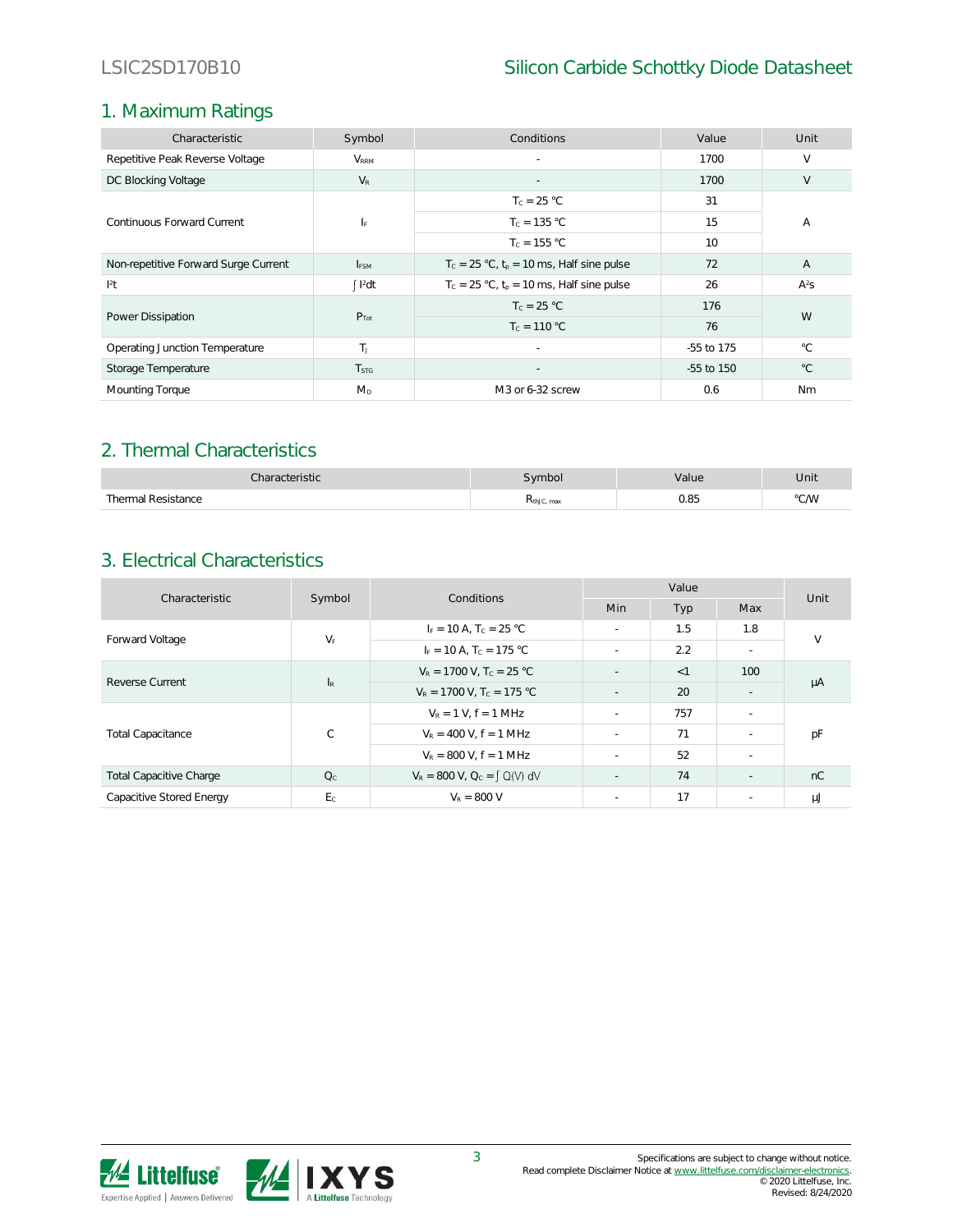#### 4. Performance Curves

Figure 1. Typical Forward Characteristics Figure 2. Typical Reverse Characteristics











#### Figure 3. Power Derating The Contract of the Figure 4. Current Derating



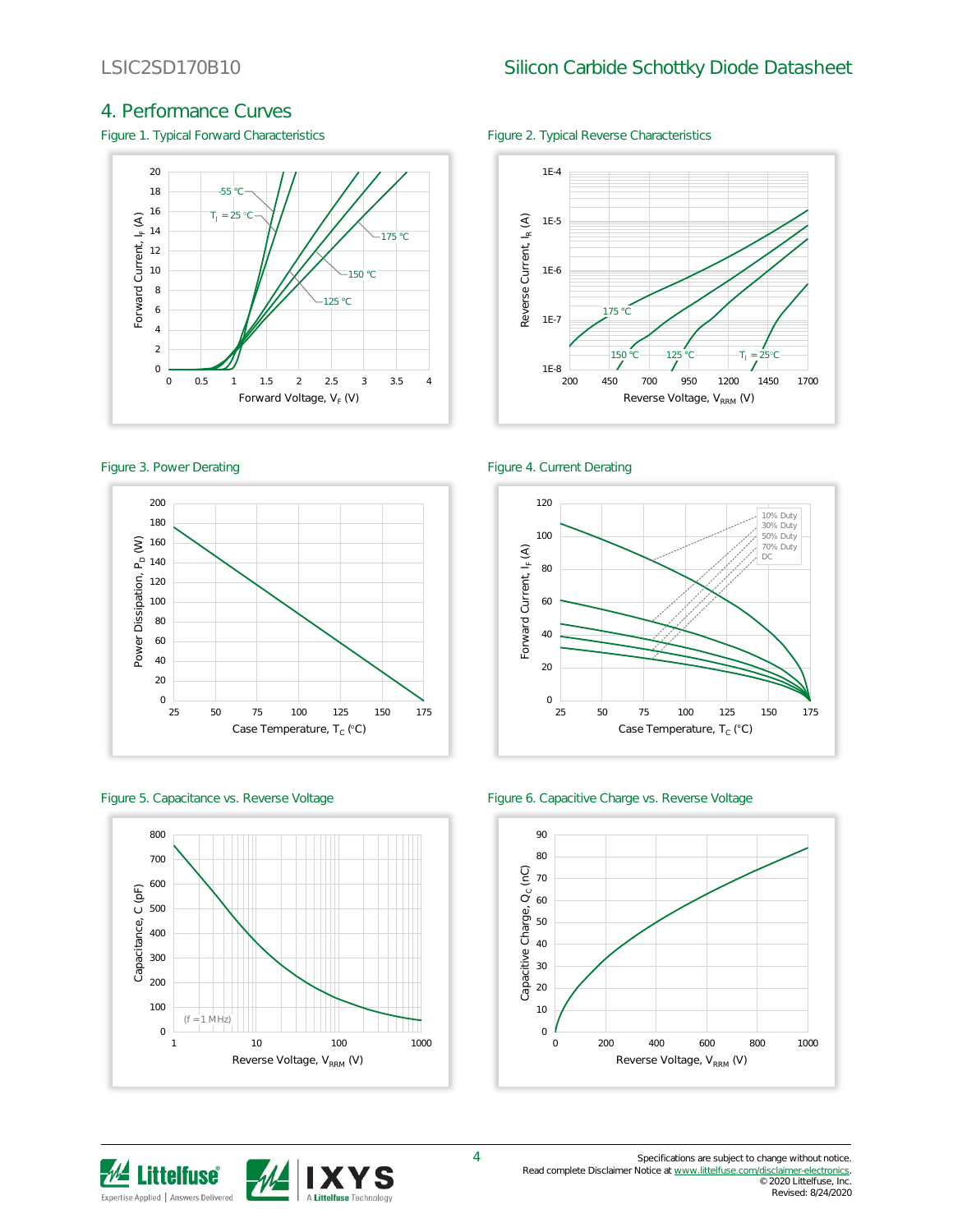### LSIC2SD170B10 Silicon Carbide Schottky Diode Datasheet

#### Figure 7. Stored Energy vs. Reverse Voltage Figure 8. Transient Thermal Impedance





### 5.  $V_F$  Model for Simulation



$$
V_F(T_J) = V_0 + IR_0
$$
  
\n
$$
V_0 = -1.39 \times 10^{-3} \cdot T_J + 9.93 \times 10^{-1}
$$
  
\n
$$
R_0 = 1.82 \times 10^{-6} \cdot T_J^2 + 2.70 \times 10^{-4} \cdot T_J + 4.21 \times 10^{-2}
$$

Notes:

- TJ is junction temperature in °C
- Range valid from 25 °C to 175 °C
- Model represents performance of a typical part

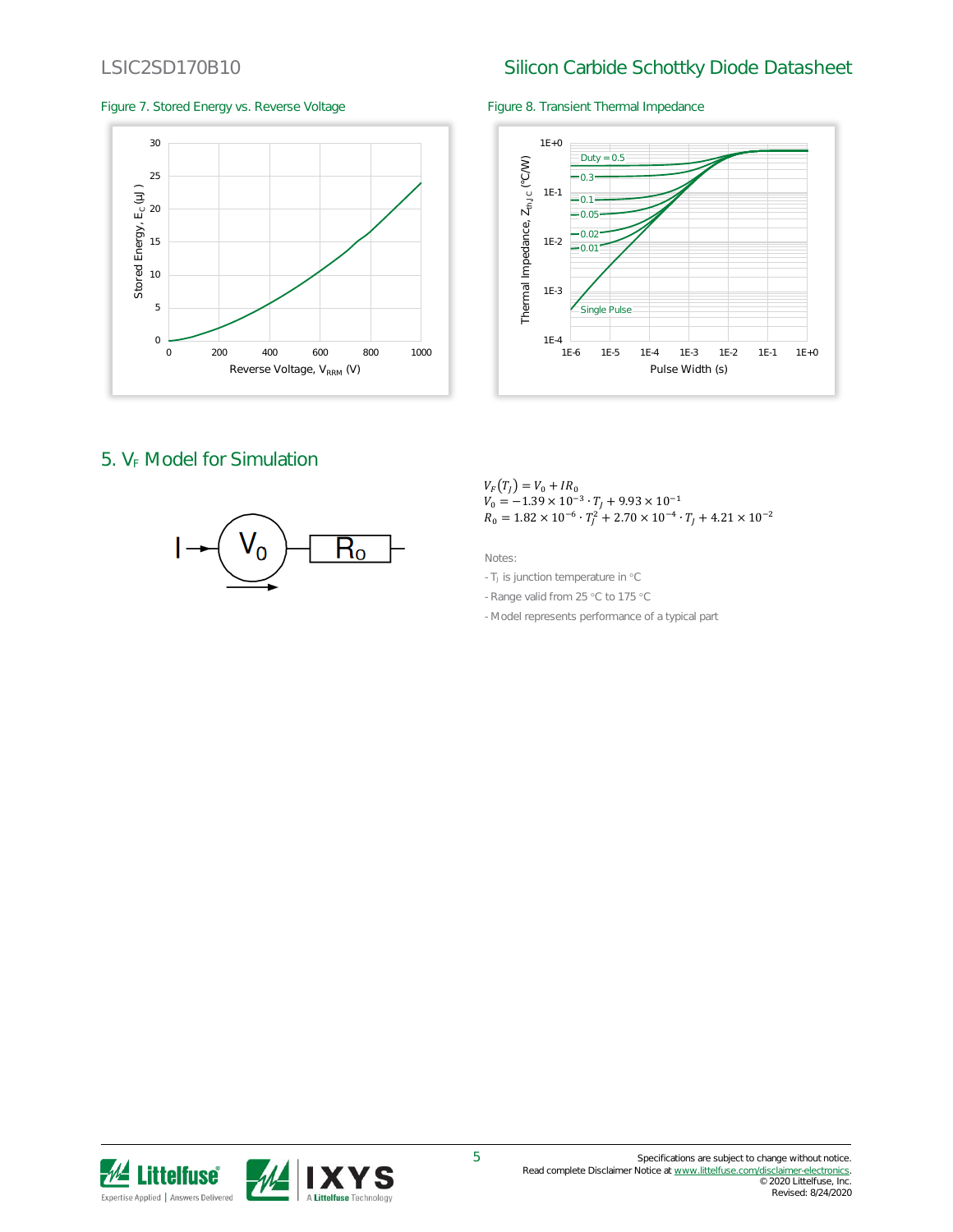#### LSIC2SD170B10 Silicon Carbide Schottky Diode Datasheet

Millimeters

#### 6. Package Dimensions





| Symbol         | Min      | Nom | Max   |  |
|----------------|----------|-----|-------|--|
| $\overline{A}$ | 4.7      |     | 5.31  |  |
| A1             | 2.21     |     | 2.59  |  |
| A2             | 1.5      |     | 2.49  |  |
| b              | 0.99     |     | 1.4   |  |
| b <sub>2</sub> | 1.65     |     | 2.39  |  |
| $\mathsf{C}$   | 0.38     |     | 0.89  |  |
| D              | 20.8     |     | 21.46 |  |
| D <sub>1</sub> | 13.08    |     | ÷,    |  |
| D <sub>2</sub> | 0.51     |     | 1.35  |  |
| е              | 5.44 BSC |     |       |  |
| E              | 15.49    |     | 16.26 |  |
| E1             | 13.46    |     |       |  |
| E <sub>2</sub> | 3.43     |     | 3.99  |  |
| L              | 19.81    |     | 20.32 |  |
| L1             |          |     | 4.5   |  |
| øP             | 3.56     |     | 3.66  |  |
| øP1            | 7.06     |     | 7.39  |  |
| Q              | 5.38     |     | 6.2   |  |
| S              | 6.17 BSC |     |       |  |
| W              |          |     | 0.15  |  |
|                |          |     |       |  |

**Recommended Hole Pattern Layout: Notes:**



- 1. Dimensions are in millimeters
- 2. Dimension D, E do not include mold flash. Mold flash shall not exceed 0.127 mm per side measured at outer most extreme of plastic body.
- 3. øP to have a maximum draft angle of 38.1 mm to the top of the part with a maximum hole diameter of 3.912 mm.